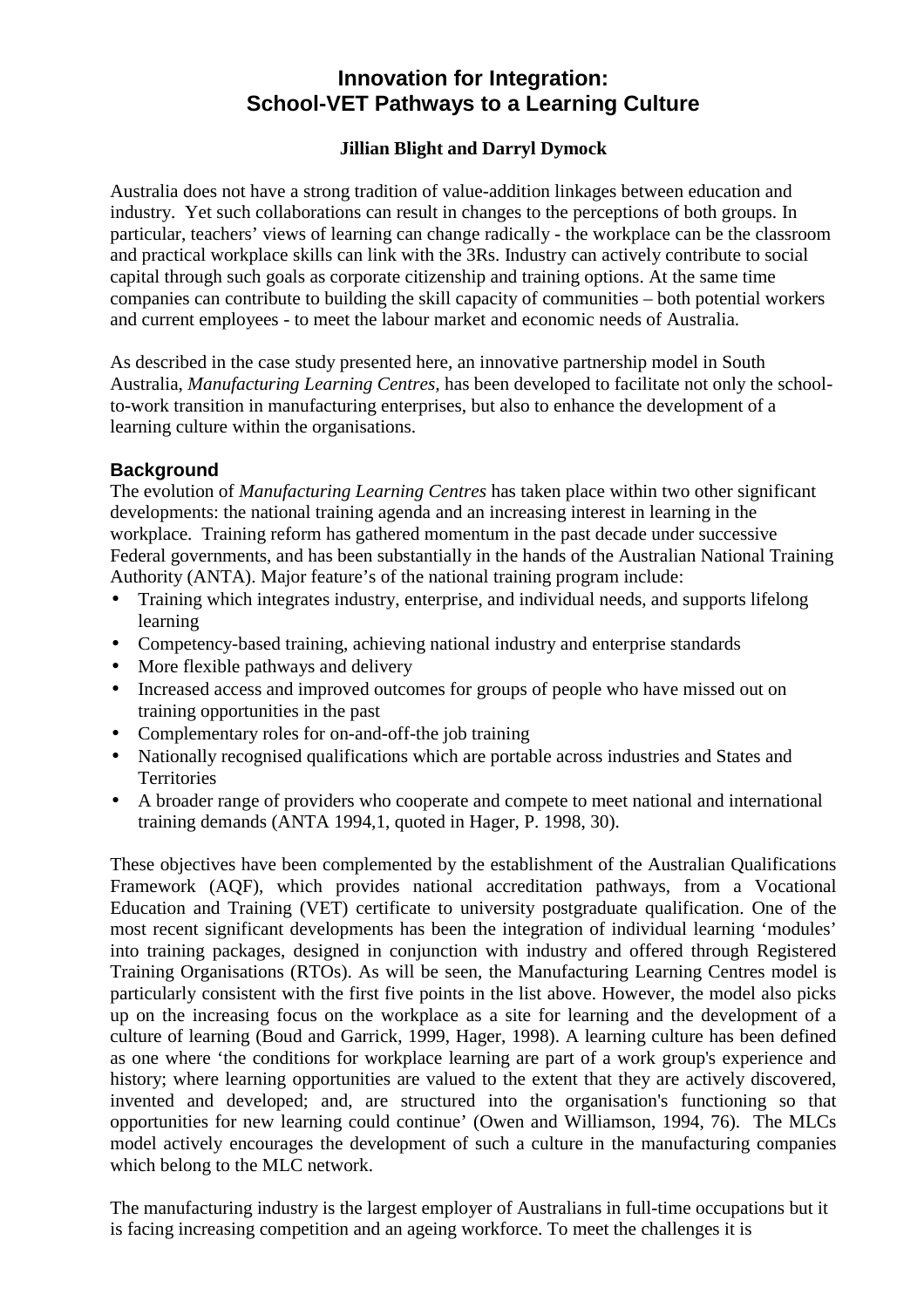continually investing in new technology, new skills and quality systems. Companies constantly revise work practices to foster ongoing training and development of their workforce. Yet not all companies are familiar with the 'finer points' of the national training reform agenda. They do not understand training packages, on-the-job assessment and how to combine career pathways and options for young people with school, work and study. It is also true to say that not all education workers understand the skills and qualities industry needs in its current and future employees.

Equally, the industry recognises the need to attract the best young people to secure its future. The manufacturing sector has suffered from a poor image, with students, parents and teachers lacking understanding of the opportunities that the sector offers. Young people need encouragement to choose careers within the manufacturing sector. Manufacturing Learning Centres have taken up the challenge to build collaboratively the cultures of companies and education organisations through learning based on common language and understandings.

## **Manufacturing Learning Centres**

Manufacturing Learning Centres (MLCs) grew from a collaborative project that commenced in 1991 between Mitsubishi Motors Australia Ltd (MMAL) and six local schools aimed at raising the profile of manufacturing in the community. The MMAL/Department for Employment, Training and Education (DETE) Joint Venture was structured so that students could complete on-the-job learning programs. Students develop industry-specific competencies and generic work skills in communication, teamwork, problem solving, and planning and organising while at the same time contributing to the output of the host organisation. Entry is competitive so that the overall process reflects real-life recruitment practices. The program is based on mutual ownership and Mitsubishi, now with other companies, have embraced the partnerships within their HR strategies.

The skills of the core partners are harnessed and employees and teachers work together to prepare students to apply (in writing) for positions. Short-listed applicants attend an interview and, for the production area, are given a medical examination. Prior to commencement, MMAL industry trainers deliver sessions to improve work skills and key competencies. During the program employees' mentoring and supervisory skills are fine-tuned, developed and improved as they work with the young people. At the end of the placement, students' communication and presentation skills are demonstrated and assessed in an oral presentation to other students, industry mentors and managers, parents, school and TAFE staff. Students describe their workplace experiences, learnings and reflections. Presentations provide the workplace mentors and school teachers with opportunities to share the learning strategies and assessment activities of other mentors and to reflect and review their own practices. The process provides teachers with a broadened understanding of the learning and experiences that can occur in the enterprise and helps them to see how students benefit from being involved.

This partnership concept has been broadened into what is now known as Manufacturing Learning Centres. It builds on the model already being implemented at Mitsubishi Motors, and encourages suppliers, dealers and other manufacturing companies to see the benefits for themselves and for the young people involved. Students from an expanded number of secondary schools across the state have real-world experiences in a greater number of manufacturing companies. "What sets MLCs apart is the specialised nature of the training and the emphasis on understanding the skill needs, standards and culture of a particular manufacturing business," said Dr Ross Bensley, Manager, Organisational Development, Schefenacker Vision Systems, one of the manufacturing companies involved (pers comm, Feb. 2002).

#### **Collaborative Learning Clusters**

The strategic plan for MLCs is in line with the national priorities and directions as outlined in '*The New Framework for Vocational Education in Schools'*. The mission is to develop innovative partnerships that provide on-the-job learning, qualifications and employment for a skilled manufacturing workforce. The plan has four main goals: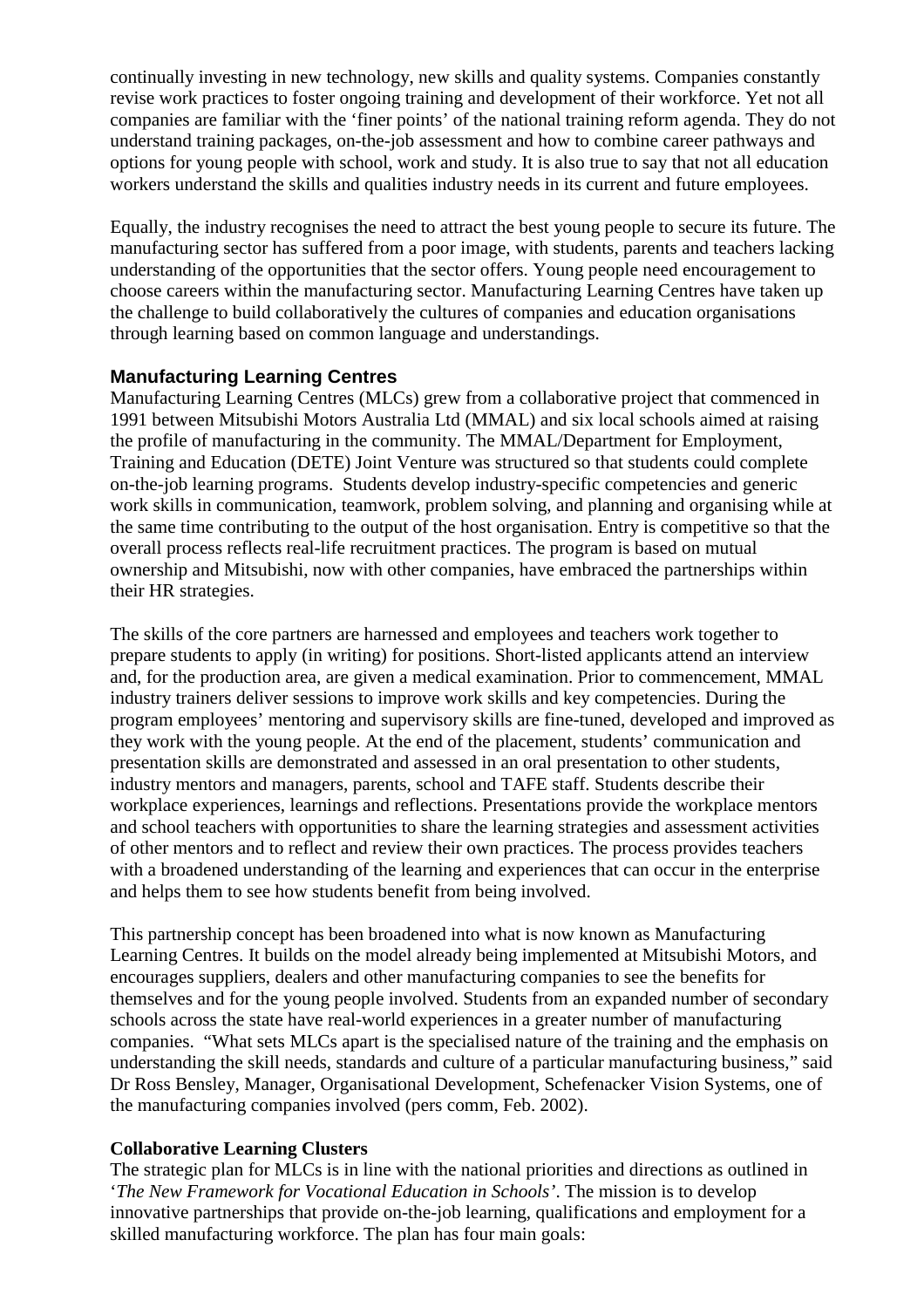- *Partnerships* create new (and improve existing) partnerships which build manufacturing, employment and education groups into a state wide network
- *Skills in Demand and Business Confidence in Education and Training* enhance the development of the learning culture in manufacturing enterprises based on market driven competencies, innovation and life long learning
- *Customer Focus & Career Pathways for Students and Employees* contribute to a skilled workforce for the manufacturing sector through career choices, on-the-job learning and traineeships
- *Leadership* that the manufacturing learning centres model is valued at regional, state, national and international levels.

The new learning programs or career streams are related to engineering (CAD), trades, information technology, polymer technology, automotive manufacture (engine parts machining, engine and car assembly) automotive retail service and repair (tyre fitting, wheel aligning, detailing, general servicing), business services and hospitality. There are also plans for new career streams in general manufacturing (metals), warehousing and logistics and electronics.

The Manufacturing Learning Centres project is pioneering a forward thinking, integrated industry approach to education and industry partnerships. What starts out as an educationindustry relationship results in growth of industry-to-industry partnership. Leaders from different companies working together towards a common goal for youth, find further opportunities to collaborate in adding value to other aspects of their company operations.

More than 50 networked manufacturing enterprises, education and community organisations form the ever-growing 'collaborative learning cluster.' The partnership is growing using a supply chain and lateral growth model as per the diagram shown in Figure 1 (see below). Some of the companies shown are still negotiating their involvement, and are included only to show the range of manufacturing companies potentially participating.

# **Outcomes**

The MLCs model builds capabilities and skills through ensuring that:

- Client centred/demand driven training programs are developed (as opposed to the traditional supply driven approaches) with student selection mirroring human resource practices
- A positive image of the manufacturing industry develops which attracts young people into training and employment programs that are delivered and assessed on-the-job in manufacturing companies. (The programs are designed collaboratively (using action learning and professional development change models) to address the range and mix of skills needs identified by companies.)
- On-the-job training is customised and tailored to industry needs and becomes part of the overall recognised seamless human resource training function of the participating companies from VET in Schools to leadership and technical pathways and MBAs. (see figure 2 below)
- Manufacturing career and training opportunities promoted through MLCs to young people in schools and TAFEs result in students (a) having access to labour market and course information, (b) gaining greater understanding and access to the pathways from school to traineeships and employment either directly into the companies or through labour hire arrangements, (c) acquiring job seeking skills relevant to the labour market of the  $21<sup>st</sup>$  century, and (d) seeing the relevance of lifelong workplace learning within a training and career pathway.
- Generic and specific work skills required by current and potential employees are linked to the company training strategy and so the learning culture of manufacturing enterprises improves. Employee leadership skills improve, with emphasis on front line management and assessor training qualifications.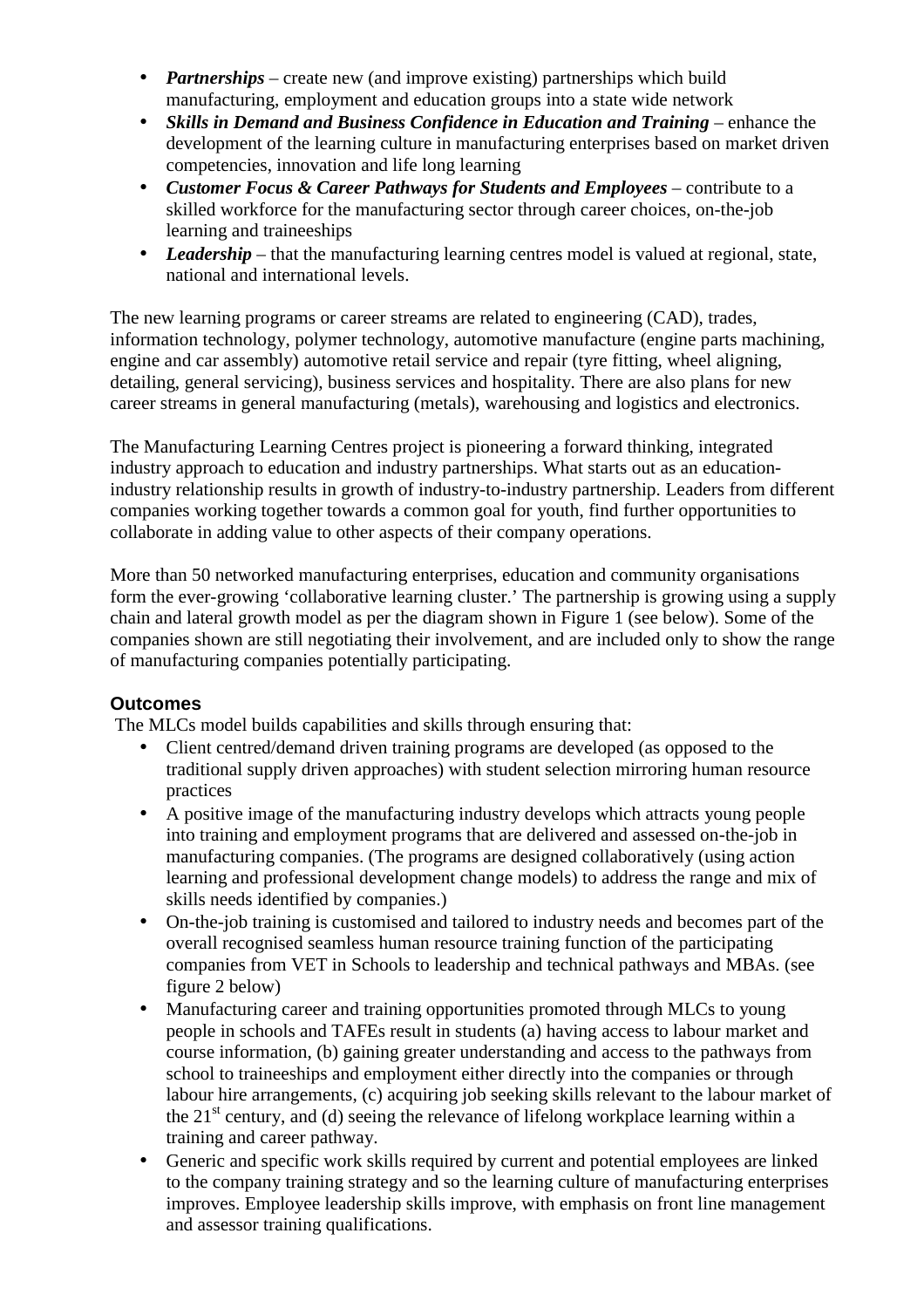

**Figure 1: Growth of the Manufacturing Learning Centres Cluster (and Career Stream) Model**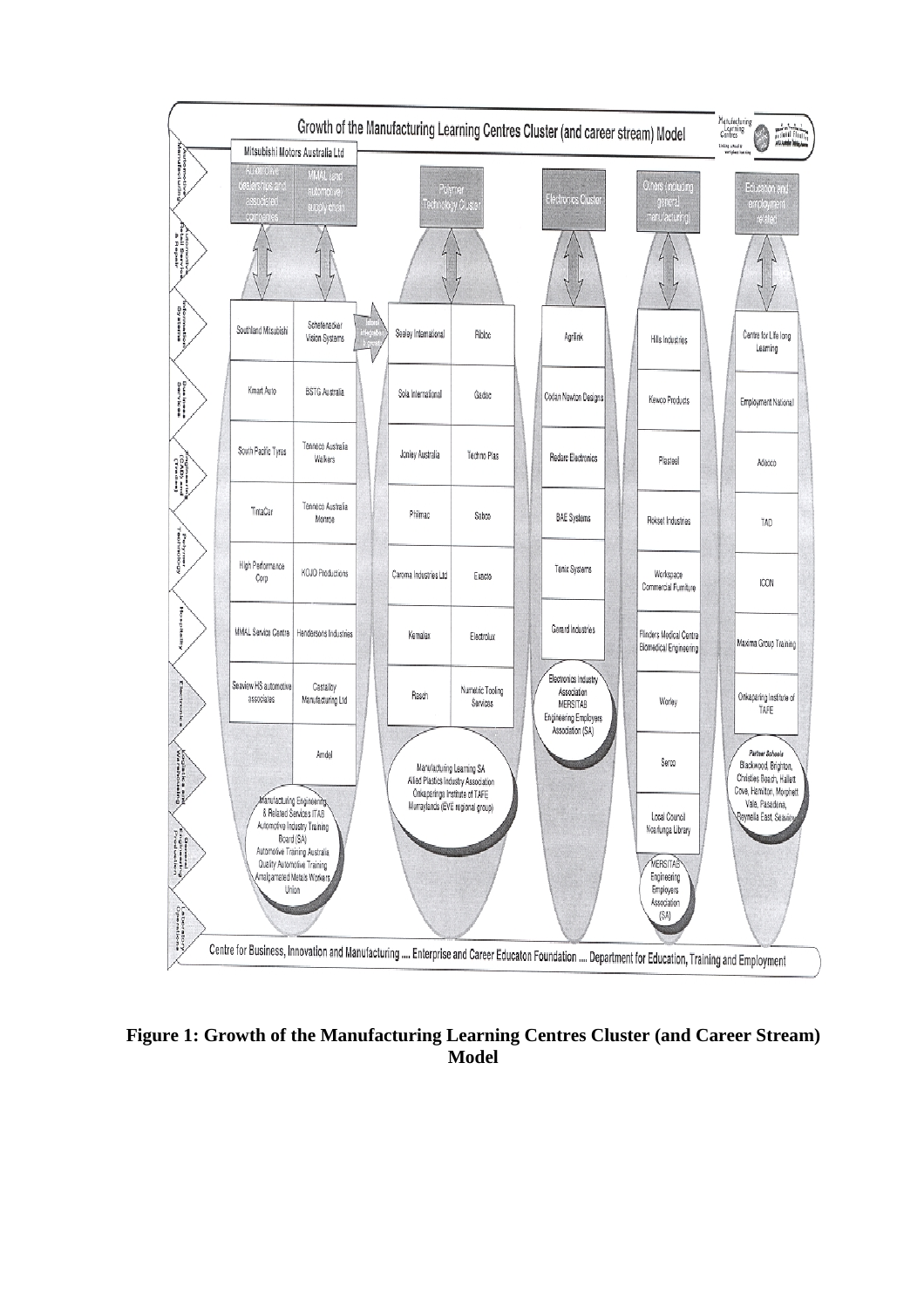As new companies join the cluster new career streams are identified and developed – based on the specific enterprise skill demands - and developed in consultation with, and engaging the involvement of, the enterprise staff. This collaborative learning cluster enables its members to:

- Improve the learning culture of their enterprises, particularly in relation to careers and training pathways into and within the organisations
- Develop employee leadership, with emphasis on front line management and assessor training qualifications
- Develop generic and specific work skills for existing and potential employees.

Ian Ward, former MMAL Manager Corporate Training and Development, says that the program supports company training needs:

One particular aspect is the growth and personal development of our own participating employees. By becoming involved as program mentors, our staff have an excellent opportunity to develop such important skills as coaching and mentoring, communication, planning and organising workloads and public speaking. It has been our experience that the development of these skills in the actual workplace setting as a result of the program, is as good as, if not better, than the more traditional off-the-job approach to interpersonal skills training. It is certainly more cost effective! By then applying those acquired skills in the broader work situation and in their interaction with co-workers, our employees are able to contribute more effectively to their departments and the company overall.

## **Process**

Change management strategies built on work-based learning principles have been the basis for the success of the Manufacturing Learning Centres. The methodology facilitates dialogue and develops trust and collaboration between the new learning communities as Manufacturing Learning Centres develop and grow. Bringing together the expertise of different sectors enables working parties to address the cultural differences between sectors while ensuring the best solutions are found to planning and implementation issues. Such healthy partnerships serve the community and in particular, the youth, very well, as the example below shows:

In 1998 it was decided to develop new program streams relevant to new areas of manufacturing. Areas of MMAL that could possibly host students were analysed, and working parties of school, TAFE and manufacturing employees were set up, one in each of five possible stream areas – business, trades, engineering (CAD), automotive manufacturing and information systems. Each of the teams was given a task that related to the development of on-the-job learning opportunities for students. Each group interprets, for example, workers' job roles (for example, engineers and production team members) in the light of training packages and provides the input necessary to write the resources and assessment materials essential to implement the certificate on-the-job. Teachers provide the school certificate picture and work to ensure that school commitments and timing constraints are accommodated. The result – the introduction of 5 program streams – accredited 'modules' with VET in SACE arrangements delivered and assessed completely on the job and reflecting industry standards and recruitment practices.

Students now make V6 Magna and Verada engine parts and assemble engines at the MMAL Lonsdale Manufacturing Plant while completing competencies relating to the Vehicle Industry Certificate and two units of SACE Stage One Integrated Studies. In 2002 students work in the Tonsley Park Assembly Plant building cars. ANTA will have ratified the draft training package competencies and students will get a nationally accredited Certificate 1 in Automotive Manufacturing.

Education-industry-community partnerships succeed best because ownership and responsibility are shared (including financial commitment), and the agreed goals relate to the needs of young people in a business environment. Businesses can also be committed to corporate citizenship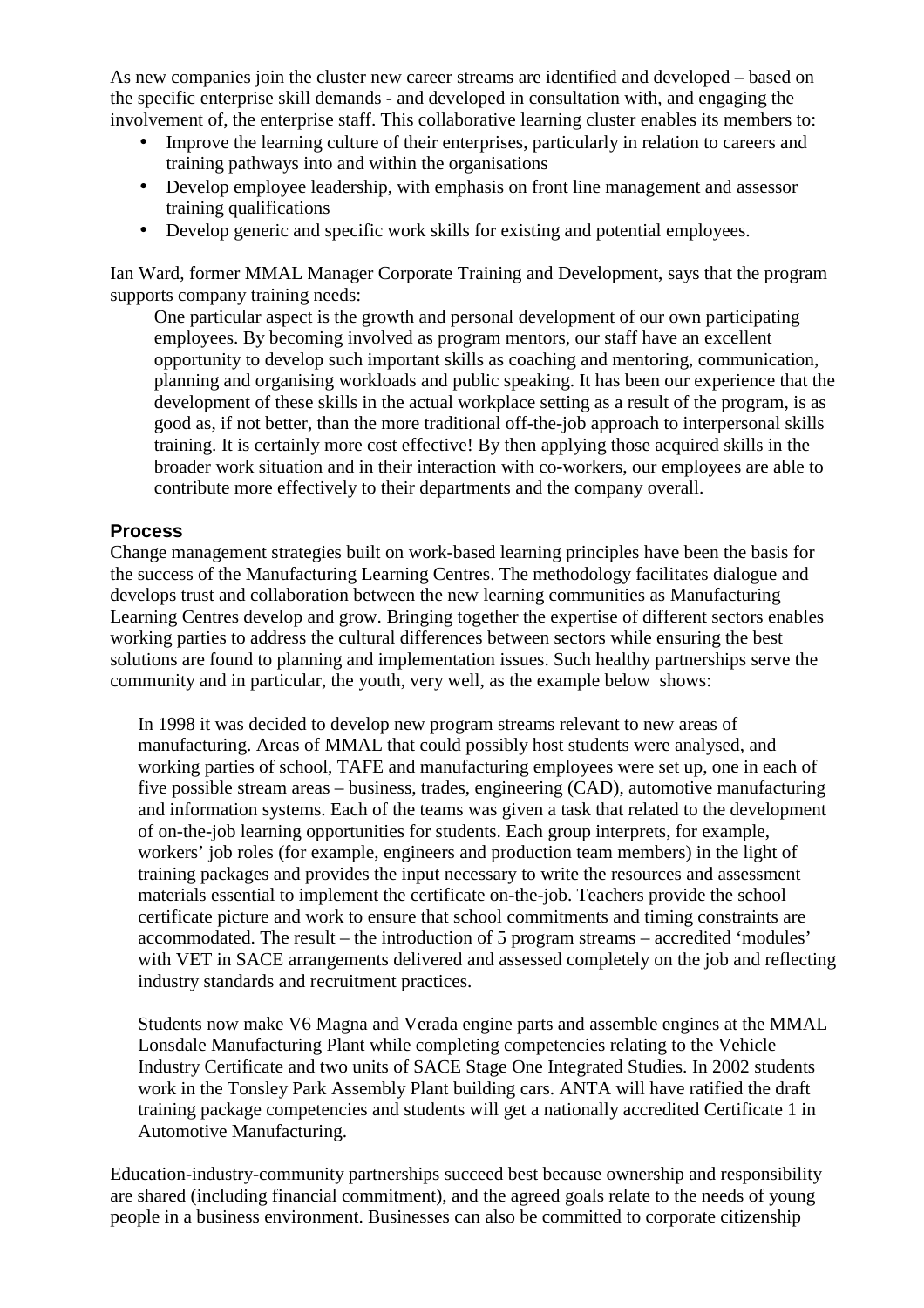ideas that contribute to social capital and the fabric of society. The process cements closer cooperation between the partner organisations, as the following example illustrates:

In 1999 with the introduction of training packages and with 'modules becoming competencies', MLCs introduced complete certificate courses based on the new arrangements. Again, using the cross-sectoral partnership model, five teams were set up, (each consisting of a business education teacher from each of the stakeholder schools, a TAFE business services lecturer and manufacturing employees), to develop an industryfocused, on-the-job implementation model for Certificate 2 Business (Office Administration).

The result is a business model that now operates in more than 15 companies with over 50 students per year completing certificate 2 on-the-job. Employees (workplace mentors) identified that some competencies are difficult to deliver and assess in every departments offering placements. To ensure that all students complete all competencies of Certificate 2 special delivery arrangements for FIN201A were devised. Students attend eight two-hour sessions delivered in the training rooms at MMAL by a business education teacher from one of the partner schools. The model has become the basis for restructuring all stream offerings into complete certificates**.** 

The project resulted in a model that now continues to operate successfully in approximately twenty companies. Participants completed nationally accredited workplace assessor training competencies as part of the learning process and, for MMAL employees, these also contributed to the MMAL leadership qualification. Additionally, evaluation revealed that participants became more aware of their learning styles, understood the constraints of the other members' sectors and were more comfortable in sharing and working across the sectors.

#### **Diversifying the Partnership to New Companies**

In 2000-2001 the partnership was expanded to include training packages relevant to new companies and to provide students with more vocational learning and career opportunities in manufacturing. Staff from the new companies (Schefenacker Vision Systems, an auto supplier of MMAL, and Seeley International, a manufacturer of air conditioners) were mentored, focusing on their skill gaps, working with the training packages and with the associated industry training advisory boards and industry associations. The importance of traineeship arrangements and labour hire companies was recognised. The working party members came from polymer companies, technology teachers, RTO (TAFE) and an ITAB - Manufacturing Learning SA. Working together this group came to understand the differences in the cultures of education and industry. The process enabled participants to address the complexity of different organisations – both polymer but distinctively different. They shared their processes and practices while working together to select students. They compared training standards and shared resources and materials.

Staff of Mitsubishi Motors acted as mentors to members of the action learning group who were introduced to the task through a site visit and presentation about the automotive manufacturing program being successfully implemented at the Lonsdale Plant. The result is an AQF Certificate 1 in Polymer Injection Moulding Operations delivered in both MMAL suppliers and other manufacturing companies. The certificate, trialled by four students in 2000, involved eight students in 2001, and the model is now being replicated in the north west of Adelaide using Electrolux Home Products as the hub learning enterprise. (see figure 1 - polymer technology cluster)

The number of companies and students continues to grow as the product is marketed to the management of prospective companies, as Figure 1 shows. The model has been extended to the *'*quality professional development program*'*, in which teachers and students work with polymer quality specialists, operators and TAFE personnel to explore the notion of quality in the two enterprises. The teachers learn through such structured professional development programs and,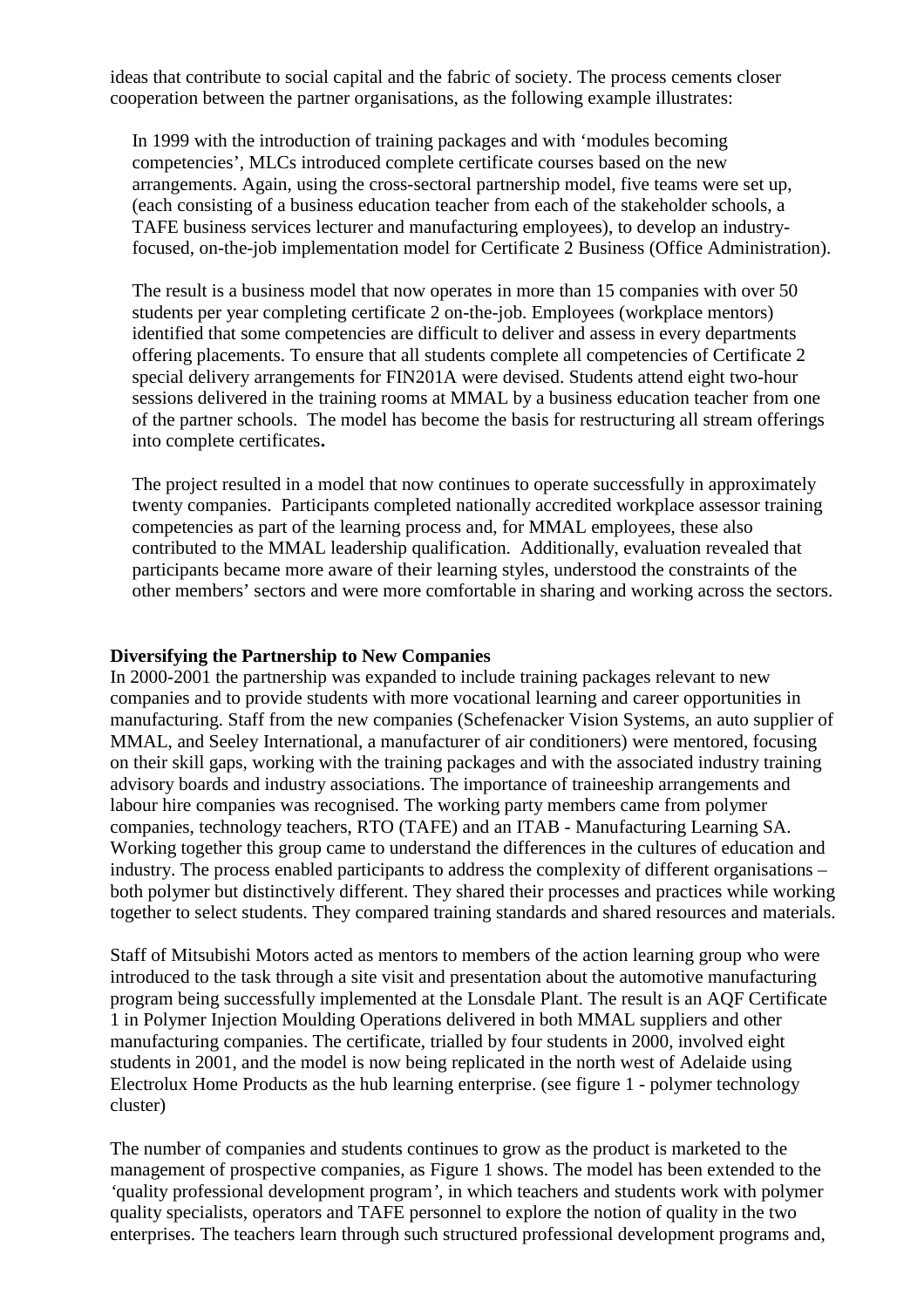incidentally, increase skills and understanding of the manufacturing notions of quality, safety, getting-it-right-the-first time, punctuality, teamwork and workplace communication.

# **Developing a Learning Culture**

The Manufacturing Learning Centres model is built on a strong, lifelong learning strategy. Action learning leadership applied on a daily basis empowers the staff of participating enterprises and the many people from the other manufacturing organisations making up the collaborative learning cluster. Professional development activities are aligned to the stakeholders' organisational goals – improving the learning culture of the organisations. The use of action learning methodology across educational/industry sectors facilitates cultural interaction and achieves agreed outcomes. Through the process of solving common problems understanding and trust are built between sectors. This creates a common language and the cultural climate for change management. Evolutionary change takes time and needs to be owned by stakeholders, and especially by shop-floor employees who are involved in the development and implementation of the vision and the practice.

In order to facilitate the integration of careers in manufacturing with training opportunities, as well as to enhance organisational learning cultures, MLCs is developing a model for structured learning at all Australian Qualifications Framework levels (1-9), which will support career pathways into and within manufacturing companies. Figure 2 shows how the various levels of training are being integrated into the AQF across a number of manufacturing industries.



**Figure 2: Enterprise Based Learning Strategies at all AQF Levels** 

The certificate 1 and 2 structured learning programs are not outside the individual enterprise's domain and responsibility but underpin and link with the company's skill shortages, recruitment and succession planning requirements. Entry-level programs that build into traineeship, apprenticeships and graduate programs can then become integral to effective human resource practices in manufacturing. The aim is to develop structured learning that supports career options at various AQF levels 1-9 and to ensure seamless transition arrangements from school through the enterprise. By documenting and sharing enterprise examples of these learning pathways, prospective and current manufacturing employees can be encouraged to engage in life long learning. The enterprise also benefits.

Research is built into the ongoing learning cluster development in joint projects with organisations such as the Centre for Lifelong Learning and Development. The 2002 research project aims to 'map' the employment and training/learning histories of employees in the